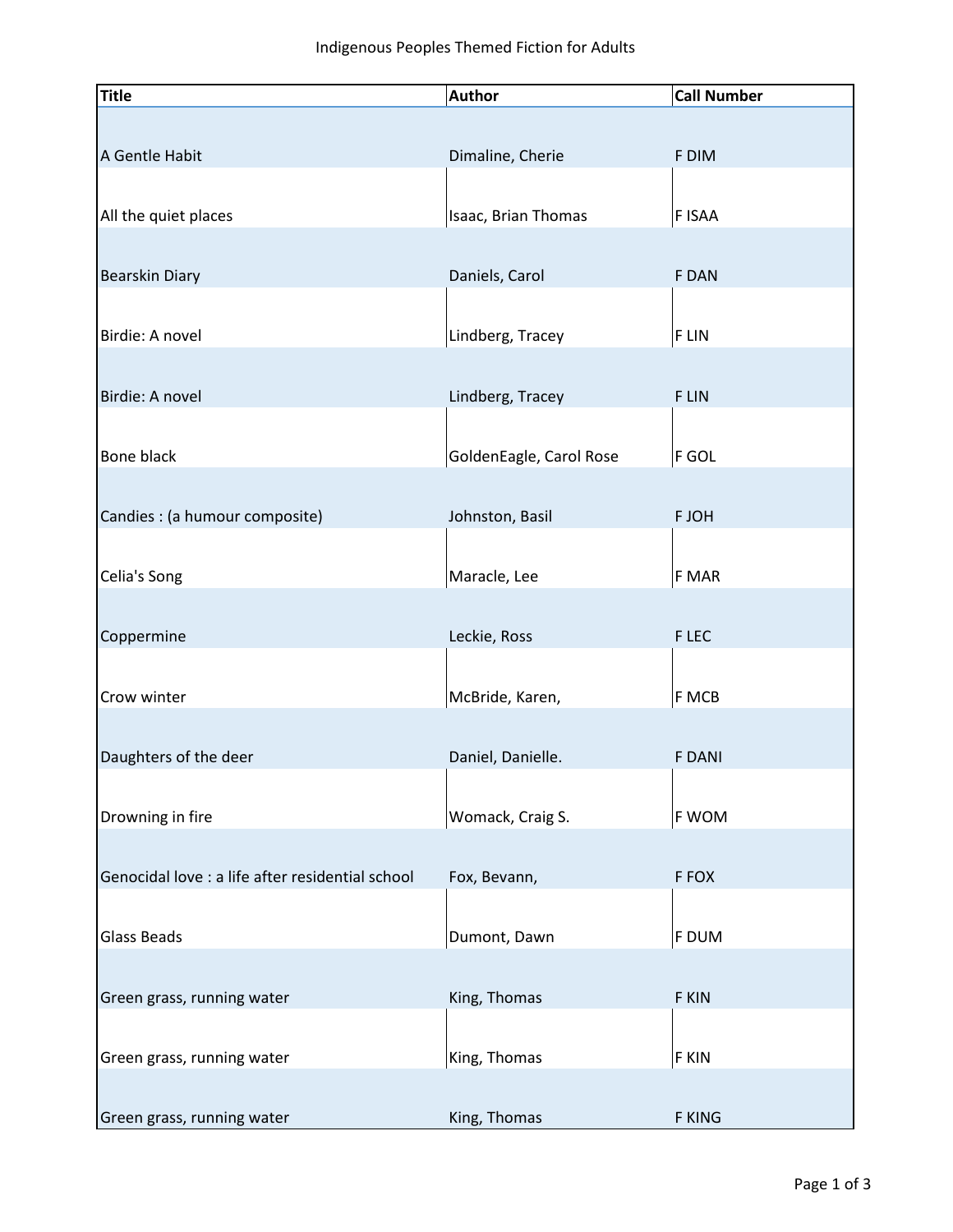| <b>Title</b>                            | <b>Author</b>        | <b>Call Number</b> |
|-----------------------------------------|----------------------|--------------------|
|                                         |                      |                    |
| In search of April Raintree             | Mosionier, Beatrice  | F MOS              |
|                                         |                      |                    |
| Indians on vacation                     | King, Thomas         | <b>F KING</b>      |
|                                         |                      |                    |
| Into the heart of the country : a novel | Holdstock, Pauline   | F HOL              |
|                                         |                      |                    |
| Jonny Appleseed                         | Whitehead, Joshua    | F WHI              |
|                                         |                      |                    |
| Land-water-sky = Ndè-ti-yat'a           | Lafferty, Catherine, | F KAT              |
|                                         |                      |                    |
| Manikanetish                            | Fontaine, Naomi,     | <b>F FONT</b>      |
|                                         |                      |                    |
| Moccasin Square Gardens : short stories | Van Camp, Richard,   | F VAN              |
| Monkey Beach                            | Robinson, Eden       | F ROB              |
|                                         |                      |                    |
| Neechie hustle                          | McLeod, Nea          | F MCL              |
|                                         |                      |                    |
| Nobody Cries At Bingo                   | Dumont, Dawn         | F DUM              |
|                                         |                      |                    |
| Obsidian                                | King, Thomas         | <b>F KING</b>      |
|                                         |                      |                    |
| Picture maker                           | Spinka, Penina Keen  | F SPI              |
|                                         |                      |                    |
| Pilgrimage                              | Davidson, Diana      | F DAV              |
|                                         |                      |                    |
| <b>Red Rooms</b>                        | Dimaline, Cherie     | F DIM              |
|                                         |                      |                    |
| Sanaaq: an Inuit novel                  | Nappaaluk, Mitiarjuk | F NAP              |
|                                         |                      |                    |
| Tainna: the unseen ones: short stories  | Dunning, Norma,      | <b>F DUNN</b>      |
|                                         |                      |                    |
| Tears in the Grass                      | Archer, Lynda A.     | F ARC              |